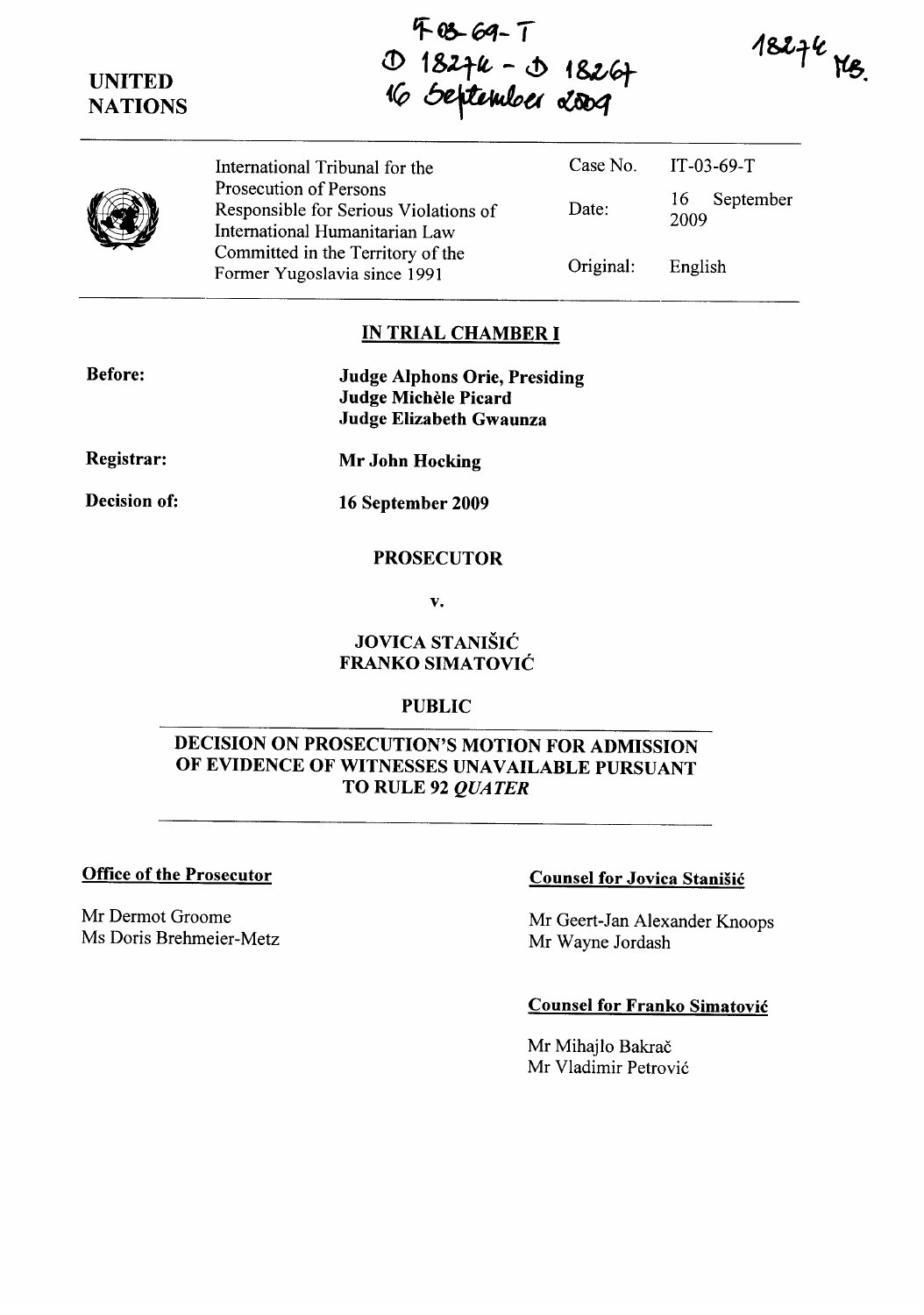# **I. PROCEDURAL HISTORY**

1. On 21 May 2007, the Prosecution filed a motion requesting the admission into evidence of statements and associated documents of Witnesses C-1051, C-1072, C-1202,<sup>1</sup> C-1075, and C-1183 pursuant to Rule 92 *quater* of the Tribunal's Rules of Procedure and Evidence ("Rules").<sup>2</sup>

2. On 29 May 2007, the Simatovic Defence requested that the deadline for filing its response to the Motion be postponed until 15 September  $2007<sup>3</sup>$ . The Chamber partly granted this request on 1 June 2007 and extended the time-limit for responses to the Motion by both the Simatovic and Stanišić defence teams until 9 July 2007.<sup>4</sup>

3. On 9 July 2007, the Simatovic Defence responded to the Motion, opposing it.<sup>5</sup> The Stanisic Defence did not respond to the Motion. On 16 July 2007, the Prosecution requested leave to reply to the Simatović Response and replied.<sup>6</sup>

4. On 22 February 2008, the Prosecution filed a motion to withdraw its application to tender into evidence the statements and associated documents of 17 witnesses, including Witnesses C-I075 and C-1183, which was granted on 18 March 2008. <sup>7</sup>

## **II. SUBMISSIONS OF THE PARTIES**

5. The Prosecution submits that Witnesses C-1051, C-1072, and C-1202 ("the Witnesses") are deceased.<sup>8</sup> Their death certificates are submitted as associated documents in Annex B to the Prosecution's Motion. The Prosecution therefore seeks the admission of the following exhibits pursuant to Rule 92 *quater:* 

18273

 $\mathbf{1}$ For the purpose of the present decision, pseudonym C-1202 refers to Witness number 89 on the Prosecution Amended Consolidated Witness List (filed 8 June 2009 and dated 5 June 2009, hereinafter "Prosecution Witness List"). The Chamber notes that this pseudonym has been also assigned mistakenly to witness number 86 on the Prosecution Amended Consolidated Witness List.

 $\overline{2}$ Prosecution's Motion for Admission of Evidence of Witnesses Unavailable Pursuant to Rule 92 *quater,* 21 May 2007 ("Motion"), paras I, 22.

 $\overline{3}$ Simatovi6 Defence Motion to Postpone Deadline for Filing Response on Prosecution Motions for Admission of Written Evidence Pursuant to Rule 92 *his,* 92 *ter* and 92 *quater,* 29 May 2007, paras 11-12.

<sup>4</sup>  Decision on Several Applications to Modify Terms of the Work Plan and Order Following a Rule 65 *fer*  Conference, I June 2007, para. 7.

 $\mathfrak s$ Simatovi6 Defence Response to Prosecution's Motion for Admission of Evidence of Witnesses Unavailable Pursuant to Rule 92 *quater,* 9 July 2007 ("Response"), paras 10-11.

<sup>6</sup>  Prosecution Leave to Reply and Consolidated Reply to Simatović's Responses to the Prosecution Motions for Admission of Evidence Pursuant to Rule 92 *quater,* 16 July 2007 ("Reply").

 $\overline{7}$ Prosecution Motion to Withdraw 17 Pending Applications for Admission of Evidence in Written Form Under 92 *his* and 92 *quater,* 22 February 2008, paras 3, 7, Annex A; Decision on Prosecution Motion to Withdraw 17 Pending Applications for Admission of Evidence in Written Form Under Rules 92 *his* and 92 *quater* of the Rules, 18 March 2008, p. 3.

Motion, para. 6.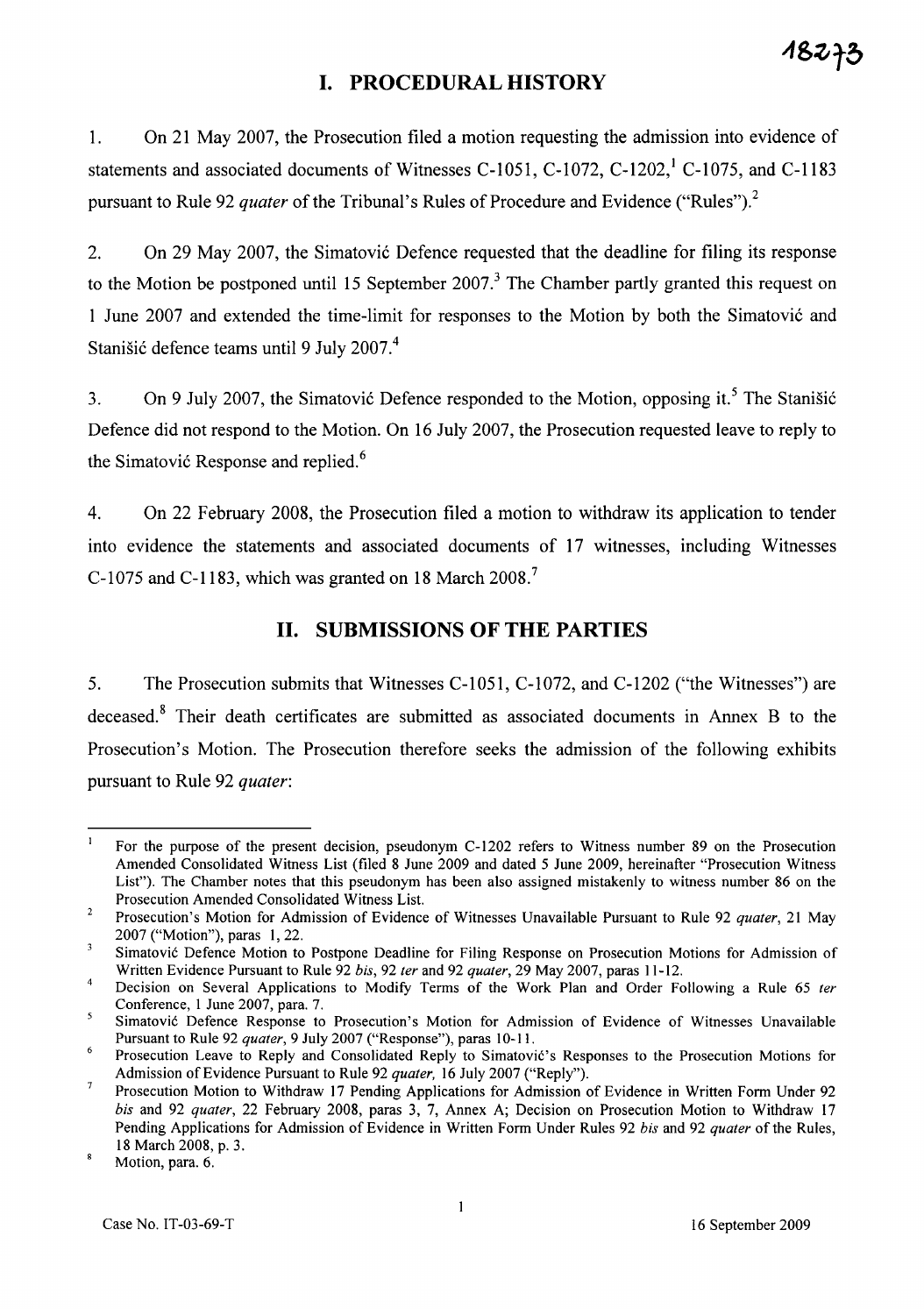- A statement of Witness C-I051 dated 13 and <sup>17</sup>December 1998 ("C-I051 Statement"), Witness C-I072 dated 19 and 20 March 2002 ("C-I072 Statement"), and Witness C-1202 dated 6 and 7 October 2000 ("C-1202 Statement"), (collectively "Witness Statements");
- The death certificates of Witness C-I051 dated 8 March 2000 ("C-I051 Death Certificate"), Witness C-1072 dated 19 June 2003 ("C-1072 Death Certificate"), and Witness C-1202 dated 20 October 2004 ("C-1202 Death Certificate"), (collectively with the Witness Statements "Proffered Evidence").<sup>9</sup>

6. The Prosecution contends that the evidence of the Witnesses bears numerous indicia of reliability and corroborates the evidence of other witnesses.<sup>10</sup> It also submits that the evidence is relevant, as it concerns events at crime bases mentioned in the Indictment, and that it has probative value.<sup>11</sup>

7. The Simatović Defence does not challenge that the Witnesses are unavailable.<sup>12</sup> However, it emphasises the right to cross-examine any witness whose evidence concerns acts or conduct of Franko Simatović.<sup>13</sup> It argues in this respect that evidence describing acts of those, alleged subordinates of Simatović, at least indirectly goes to proof of the acts and conduct of Simatović and should therefore not be admitted without the Simatović Defence having been given an opportunity to cross-examine the witness.<sup>14</sup> It argues that the evidence proffered through Witness C-1051, which pertains to Arkan, an alleged subordinate of Simatović, at least indirectly goes to acts and conduct of Simatović.<sup>15</sup>

8. Additionally, the Simatović Defence argues that the crucial matter is whether the evidence concerns a critical and live issue between the parties as opposed to a peripheral or marginally important issue.<sup>16</sup> It considers the former to be the case where witnesses mention names and describe units, which allegedly participated in the crimes referred to in the Indictment and are considered by the Prosecution to be subordinated to or under the control of Simatović.<sup>17</sup> It submits

- <sup>12</sup> See Response, para. 9.<br> $\frac{13}{13}$  Besponse, paras 6-8.
- $13$  Response, paras 6-8.<br> $14$  Response paras 5-6.
- <sup>14</sup> Response, paras 5-6.<br> $\frac{15}{2}$  Response paras 4-6.
- $15$  Response, paras 4-6.

 $\mathbf{q}$ Motion, paras 1, 22.

 $10$  Motion, paras 2, 6, Annex A.

 $\frac{11}{12}$  Motion, para. 7.

 $^{16}$  Respone, para. 7.<br><sup>17</sup> Besponse para. 8

Response, para. 8.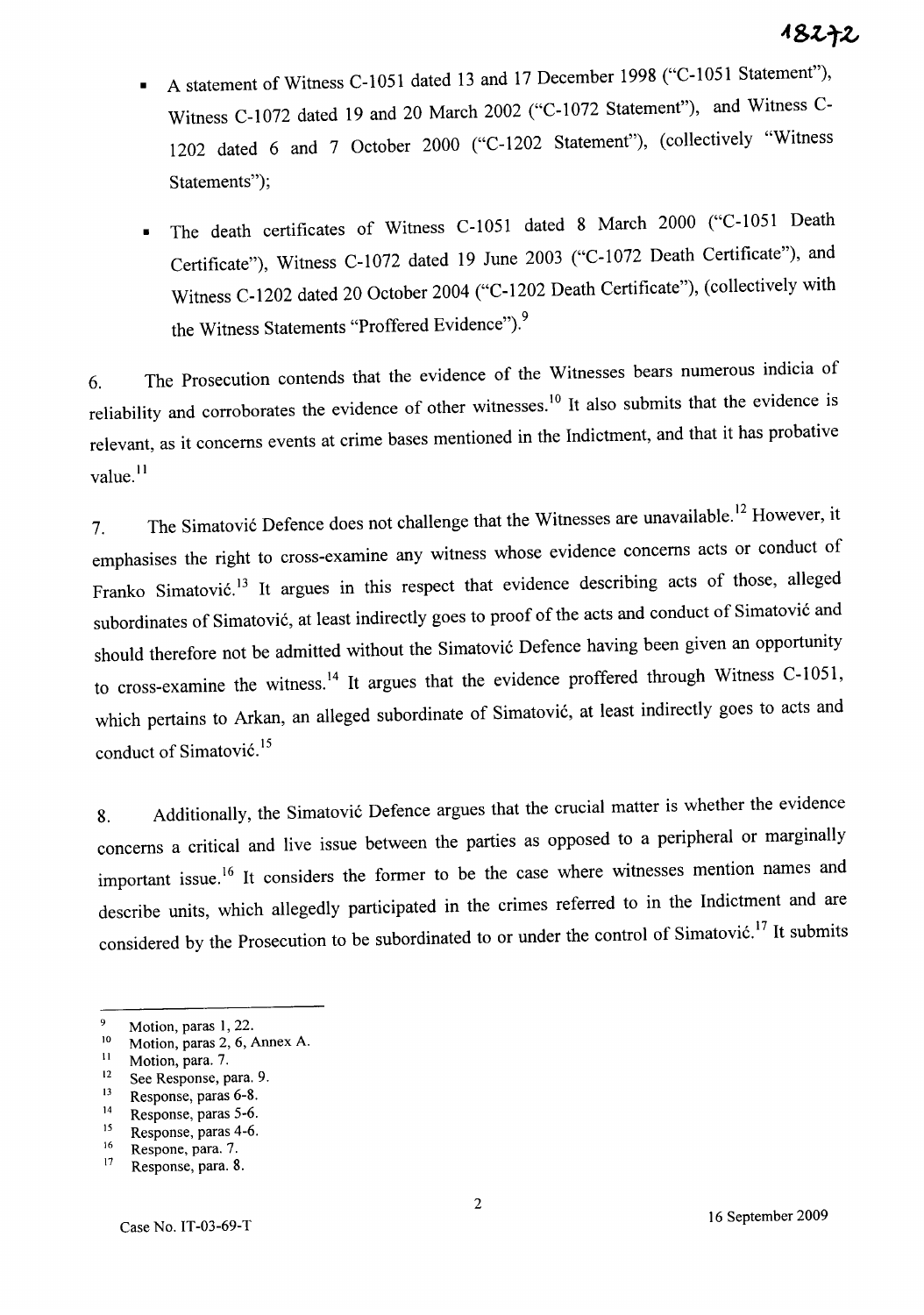that evidence of Witnesses C-I072 and C-1202 relates to events in which alleged subordinates of the Simatović and members of the same alleged joint criminal enterprise ("JCE") participated.<sup>18</sup>

9. The Prosecution in its Reply stresses that Rule 92 *quater* allows for the admission of evidence which is pivotal for the Prosecution's case or goes to proof of acts and conduct of the accused, when the evidence is corroborated by other evidence.<sup>19</sup>

# **III. APPLICABLE LAW**

10. Rule 92 *quater* governs the admissibility of evidence of unavailable persons, an<sup>d</sup> provides that:

(A) The evidence of a person in the form of a written statement or transcript who has subsequently died, or who can no longer with reasonable diligence be traced, or who is by reason of bodily or mental condition unable to testify orally may be admitted, whether or not the written statement is in the form prescribed by Rule 92 *bis,* if the Trial Chamber:

(i) is satisfied of the person's unavailability as set out above; and

(ii) finds from the circumstances in which the statement was made and recorded that it is reliable.

(B) If the evidence goes to proof of acts and conduct of an accused as charged in the indictment, this may be a factor against the admission of such evidence, or that part of it.

11. In the assessment of the reliability of the evidence of an unavailable witness pursuant to

Rule 92 *quater,* the following criteria may be considered:

(a) the circumstances in which the statement was made and recorded, in particular whether;

(i) the statement was given under oath;

(ii) the statement was signed by the witness with an accompanying acknowledgement that the statement is true to the best of his or her recollection;

(iii) the statement was taken with the assistance of an interpreter duly qualified and approved by the Registry of the Tribunal;

(b) whether the statement has been subject to cross-examination;

(c) whether the statement, in particular an un-sworn statement that has never been subject to crossexamination, relates to events about which there is no other evidence;

(d) other factors, such as the absence of manifest or obvious inconsistencies in the statement.<sup>20</sup>

<sup>18</sup>  Response, para. 10.

<sup>19</sup>  Reply, para. 12.

<sup>20</sup>  *Prosecutor* v. *Milutinovic et aI.,* Case No. IT-05-87-T, Decision on Prosecution Motion for Admission of Evidence Pursuant to Rule 92 *quater,* 16 February 2007 *("Milutinovic* Decision"), para. 7; *Prosecutor* v. *Haradinaj et aI.,*  Case No. IT-04-84-T, Decision on Prosecution's Motion to Admit Five Statements of Witness 1 into Evidence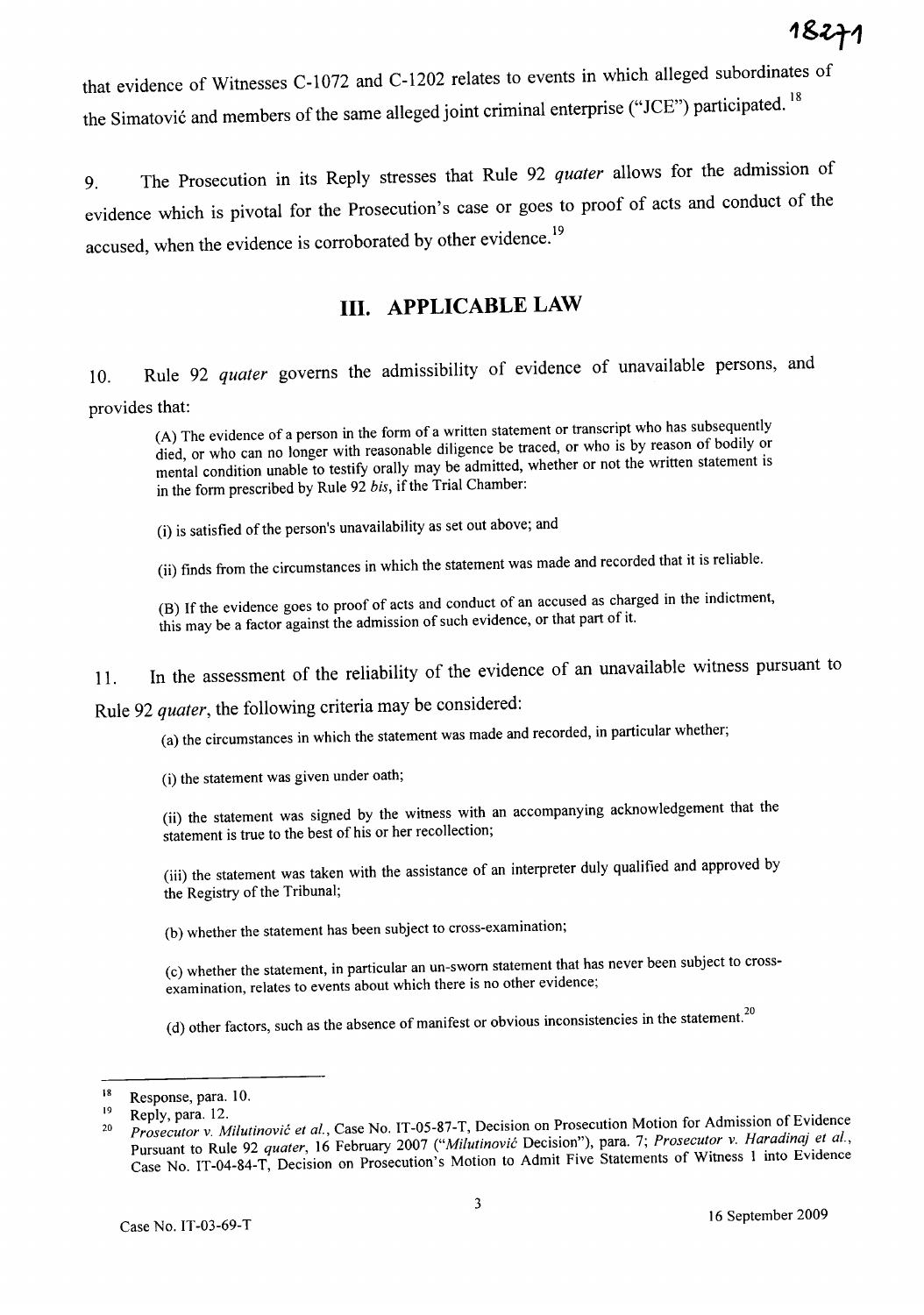12. With regard to the term "acts and conduct of the accused", the Trial Chamber in the case of *Prosecutor* v. *Slobodan Milosevic* held, although within the context of Rule 92 *bis* of the Rules, that it:

[i]s a plain expression and should be given its ordinary meaning: deeds and behaviour of the Accused. It should not be extended by fanciful interpretation. No mention is made of acts and conduct by alleged co-perpetrators, subordinates or, indeed, of anybody else. Had the rule been intended to extend to acts and conduct of alleged co-perpetrators or subordinates it would have said so.<sup>21</sup>

13. The Appeals Chamber later confirmed the Trial Chamber's interpretation, pointing out the:

[...] clear distinction drawn in the jurisprudence of the Tribunal between (a) the acts and conduct of those others who commit the crimes for which the indictment alleges that the Accused is individually responsible, and (b) the acts and conduct of the Accused as charged in the indictment which would establish his responsibility for the acts and conduct of those others. It is only a written statement which goes to proof of the latter acts and conduct which Rule 92 *bis{A)* excludes from the procedure laid down in that Rule.<sup>22</sup>

14. As evidence tendered and admitted pursuant to Rule 92 *quater* would previously have been subject to Rule 92 *bis,* the Chamber considers it appropriate to draw upon Tribunal jurisprudence interpreting this rule to the extent that it still applies to the new provision, including the definition of "acts and conduct of the Accused".<sup>23</sup> In the specific situation of a JCE, written statements which go to proof of acts and conduct of an accused upon which the Prosecution relies to establish that the said accused participated in that JCE or shared with the person who actually committed the crimes charged, the required intent for those crimes, might be a factor against admission.<sup>24</sup> Such shared intent can be inferred from a written statement which indicates the presence of the accused during the occurrence of crimes committed by individuals other than the accused.<sup>25</sup>

15. In addition to the conditions set out in Rule 92 *quater* of the Rules, the Chamber must also be satisfied that the general requirements of admissibility under Rule 89 (C) and (D) are met,

Pursuant to Rule 92 *quater* and 13<sup>th</sup> Motion for Trial-Related Protective Measures, 7 September 2007, para. 8; *Prosecutor* v. *Gotovina et at.,* Case No. IT-06-90-T, Decision on the Admission of Statements of two Witnesses and Associated Documents Pursuant to Rule 92 *quater,* 16 January 2009 ("First *Gotovina* Decision"), para. 13; *Prosecutor* v. *Gotovina et at.,* Case No. IT-06-90-T, Decision on the Admission ofa Witness Statement Pursuant to Rule 92 *quater,* 5 March 2009, para. 10.

<sup>21</sup>  *Prosecutor* v. *Siobodan Milosevic,* Case No. IT-02-54-T, Decision on Prosecution's Request to Have Written Statements Admitted Under Rule 92 *bis,* 21 March 2002, para. 22 (citation omitted).

<sup>22</sup>  *Prosecutor* v. *Galic,* Case No. IT-98-29-AR73.2, Decision on Interlocutory Appeal Concerning Rule 92 *his* (C), 7 June 2002 *("Galic* Appeals Decision"), para. 9.

<sup>23</sup>  See also *Milutinovic* Decision, para. 7; *Prosecutor* v. *Prlic et al.,* Case No. IT-04-74-T, Decision on the Prosecution Motion for Admission of Evidence Pursuant to Rules 92 *his* and *quater* of the Rules, 27 October 2006, para. 12; *Prosecutor* v. *Gotovina,* Case No. IT-06-90-T, Decision on the Admission of Statements of Seven Witnesses Pursuant to Rule 92 *quater,* 16 June 2008, para. 15.

<sup>24</sup>  *Galic* Appeals Decision, para. 10.

<sup>25</sup>  *Galic* Appeals Decision, para. 13.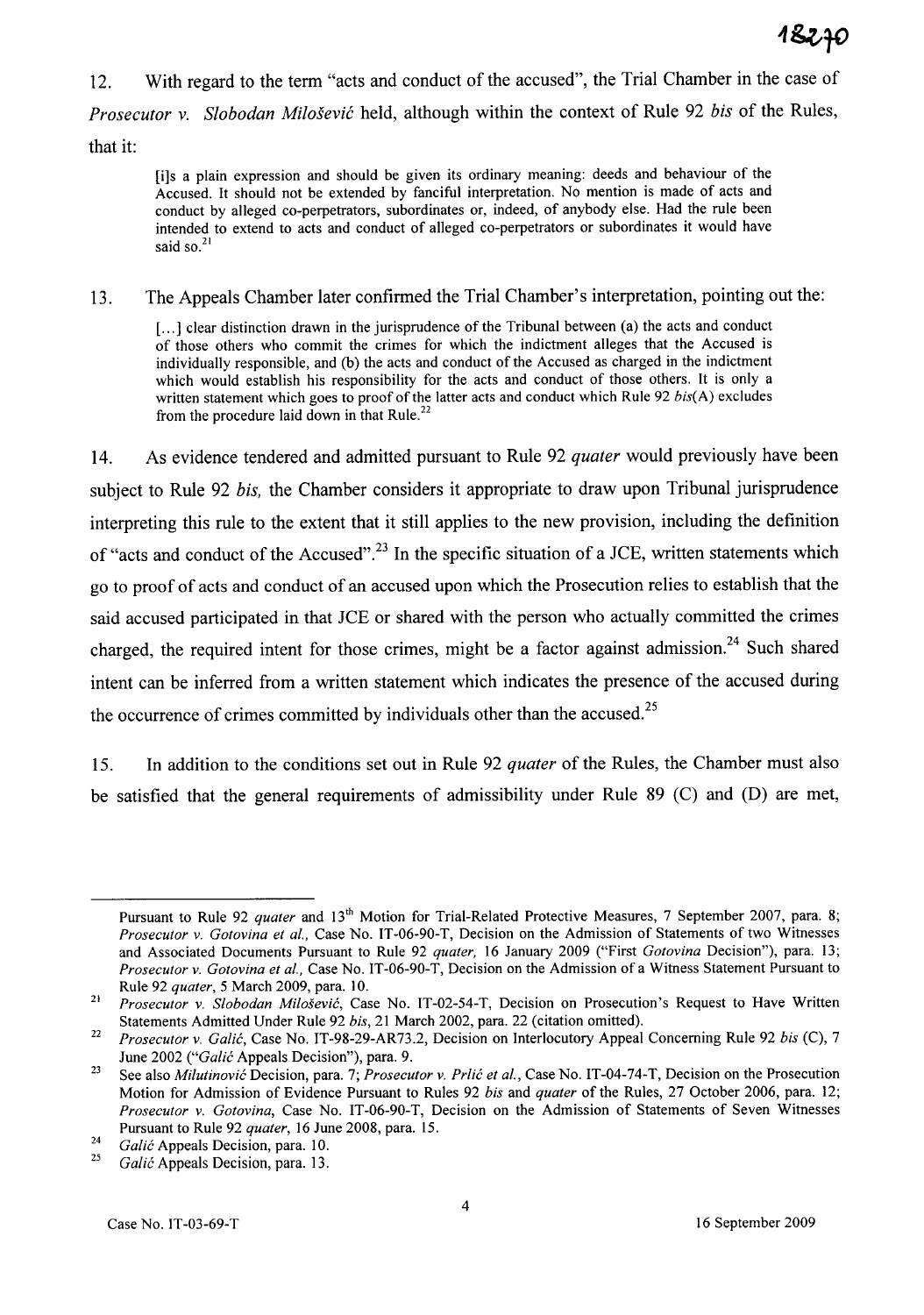namely that the evidence is relevant, has probative value, and that its probative value is not substantially outweighed by the need to ensure a fair trial.<sup>26</sup>

## **IV. DISCUSSION**

16. The Chamber is convinced that the Witnesses are deceased and therefore unavailable pursuant to Rule 92 *quater* of the Rules.

17. The Chamber finds that the Witness Statements are relevant to the case as they relate to crimes allegedly committed within the indictment period in Erdut, Skabrnja, and Hrvatska Dubica.

18. While the Witness Statements were not given under oath and the witnesses have not been subject to cross-examination, the Witnesses attested that the statements were true to the best of their knowledge and recollection.<sup>27</sup> In addition, each statement is accompanied by the certification of an interpreter duly qualified and approved by the Registry of the Tribunal, and has been signed by the respective witness.<sup>28</sup> The Simatović Defence does not challenge the reliability of the Witness Statements. The Chamber considers that the Witness Statements do not contain manifest or obvious internal inconsistencies. The Chamber also finds that the Witness Statements corroborate evidence of other witnesses who have testified or the prospective evidence of witnesses who are due to give evidence in this case.<sup>29</sup> In light of the above, the Chamber finds that the Proffered Evidence is reliable for the purposes of its admission pursuant to Rule 92 *quater.* 

19. The Chamber further finds that the Proffered Evidence is of probative value within the meaning of Rule 89 of the Rules.

20. The Chamber considers the Witness Statements to be of a crime-base nature which might assist the Chamber in getting a better understanding of the events alleged in the Indictment. The C-1051 Statement relates to crimes allegedly committed by Arkan's associates or subordinates. However, it does not go to proof of acts and conduct of Stanisic or Simatovic ("the Accused") and

*<sup>26</sup> Prosecutor* v. *Gotovina et aI.,* Case No. IT-06-90-T, Decision on the Admission of Statements of Four Witnesses Pursuant to Rule 92 *quater,* 24 July 2008, para. 4; First *Gotovina* Decision, para. 4.

<sup>&</sup>lt;sup>27</sup> C-1051 Statement, p. 5; C-1202 Statement, p. 5; C-1072 Statement, p. 6.

<sup>28</sup> C-IOSI Statement, p. 6; C-1202 Statement, p. 6; C-1072 Statement, p. 6. 29 For witnesses who have testified, see the testimony of Jasna Denona, T. 2018-2037. For witnesses who are due to give evidence, see Prosecution Witness List, wherein the evidence of C-l *OSI* corroborates that of other witnesses testifying about the attack on Erdut and the events at Erdut Training Center (SAO SBWS), in particular the evidence of Witness C-1162 and Witness JF-003. The evidence of C-1072 corroborates that of other witnesses testifying about events in Skabmja, Nadin and Bruska (SAO Krajina), in particular the evidence of Witnesses C-1091, C-l123, C-lIS2, C-1166, C-1202 (no. 86 on the Prosecution Witness List), C-120S and MM-043. The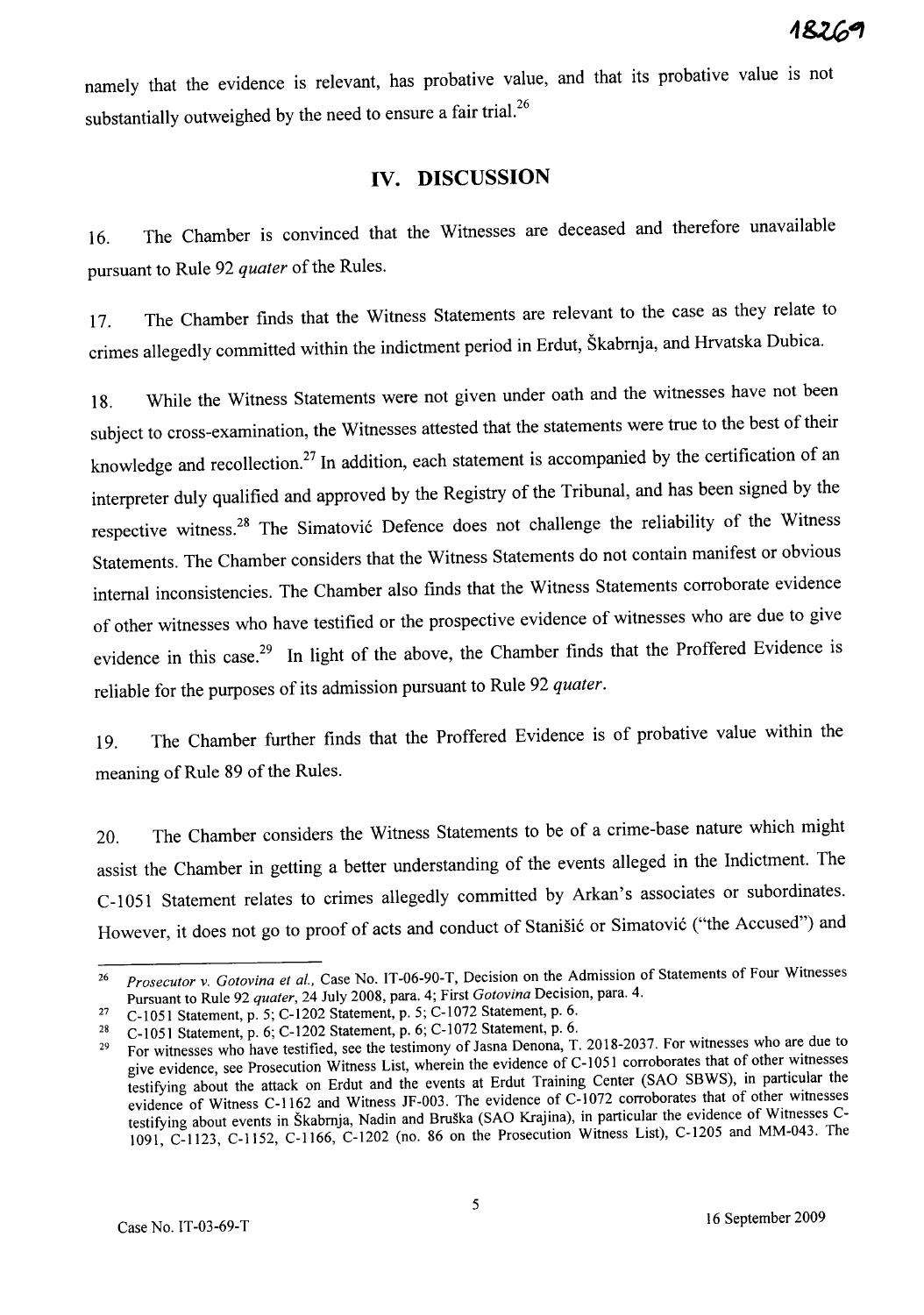nothing in the statement indicates a situation from where the Accused's participation in the alleged lCE or an intent shared by the Accused could be inferred. Similarly, the Chamber finds that the statements of Witnesses C-I072 and C-1202, which concern the attacks on the villages of Skabrnja and Hrvatska Dubica, do not contain allegations which go to proof of acts and conduct of the Accused, nor do they point towards a situation from which the Accused's participation in the alleged lCE or an intent shared by the Accused could be inferred.

# **v. DISPOSITION**

21. For the foregoing reasons and pursuant to Rules 89 (C), 92 *quater* and 126 *his* of the Rules, the Chamber:

**GRANTS** the Prosecution request for leave to file a reply;

**GRANTS** the Motion;

**ADMITS** into evidence **under** seal:

- (i) the C-1051 Statement (ERN BCS 0301-2898-0301-2902 and ET 0081-4786-0081- 4791);
- (ii) the C-1072 Statement (ERN BCS 0305-5377-0305-5381 and ET 0217-0268-0217- 0273);
- (iii) the C-1202 Statement (ERN BCS 0302-3358-0302-3363 and ET 0106-2752-0106- 2757);
- $(iv)$  the C-1051 Death Certificate (ERN BCS 0608-5759);
- (v) the C-1072 Death Certificate (ERN BCS 0342-3497 and ET 0342-3497);
- (vi) the C-1202 Death Certificate (ERN BCS 0468-3835 and ET 0468-3839);

**REMINDS** the Prosecution that evidence admitted pursuant to Rule 92 *quater* of the Rules is public unless a request for protective measures in relation to unavailable witnesses has been received and granted. A request for protective measures may be made for the purpose of avoiding identification of other witnesses with protective measures who have testified, or who will do so at a

evidence of Witness C-1202 corroborates that of other witnesses testifying about events in the area of Hrvatska Dubica (SAO Krajina), in particular the evidence of Witnesses C-1084, B-1235 and C-1141.